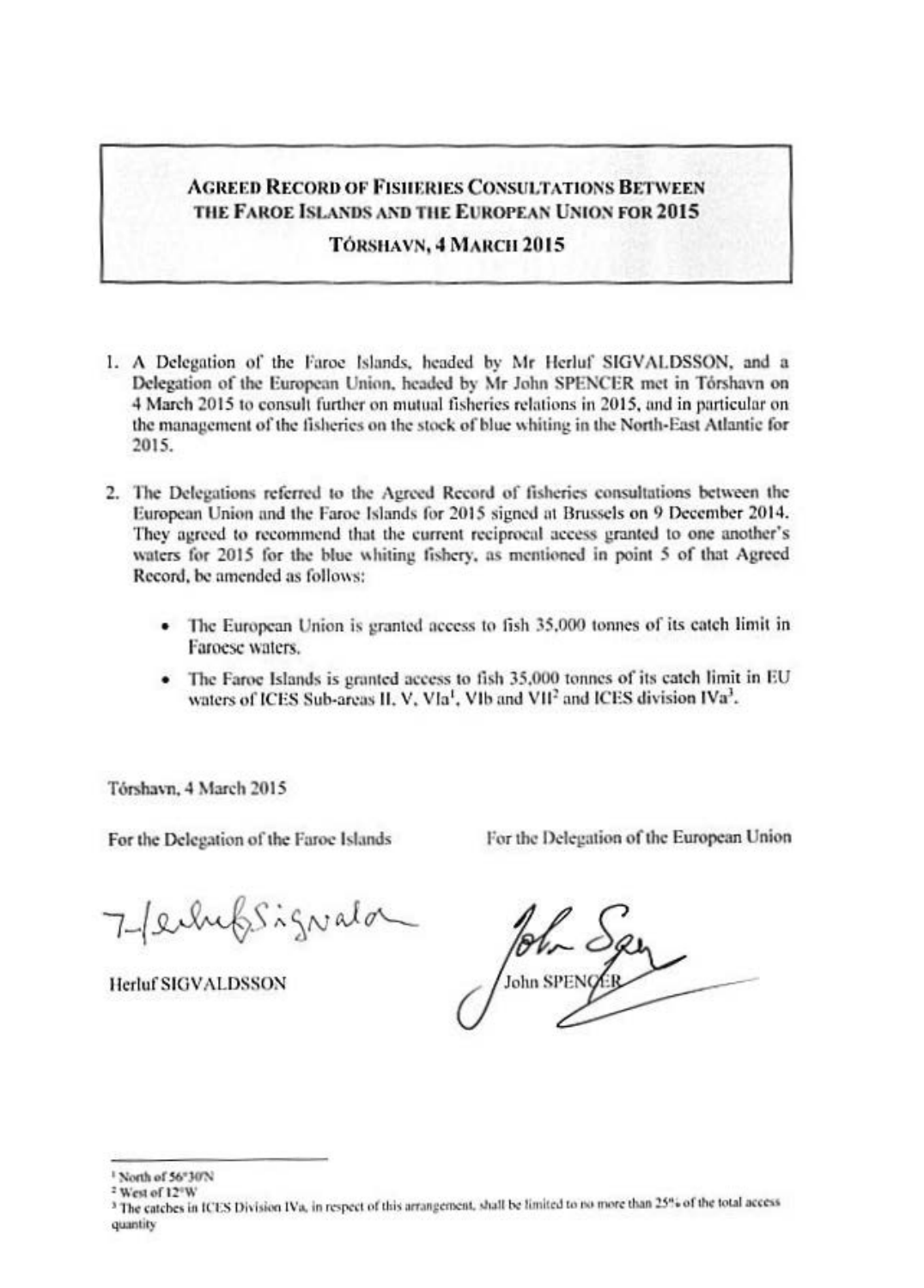### **AGREED RECORD**

## ON CONCLUSIONS OF FISHERIES CONSULTATIONS BETWEEN THE FAROE ISLANDS AND THE EUROPEAN UNION ON THE MANAGEMENT OF THE FISHERIES ON THE STOCK OF NORWEGIAN SPRING-SPAWNING (ATLANTO-SCANDIAN) HERRING IN THE NORTH-EAST ATLANTIC FOR 2015

- 1. A Delegation of the Faroe Islands, headed by Mr Herluf SIGVALDSSON, and a Delegation of the European Union, headed by Mr John SPENCER, met in Tórshavn on 4 March 2015 to consult on the management of the fisheries on the stock of Norwegian Spring-Spawning (Atlanto-Scandian) Herring in the North-East Atlantic for 2015.
- 2. The Heads of Delegation agreed to recommend to their respective authorities the arrangement for 2015 set out in the Annex to this Agreed Record.

Tórshavn, 4 March 2015

For the Delegation of the Faroe Islands

Heihbsigvalor

**Herluf SIGVALDSSON** 

For the Delegation of the European Union

John SPENCER